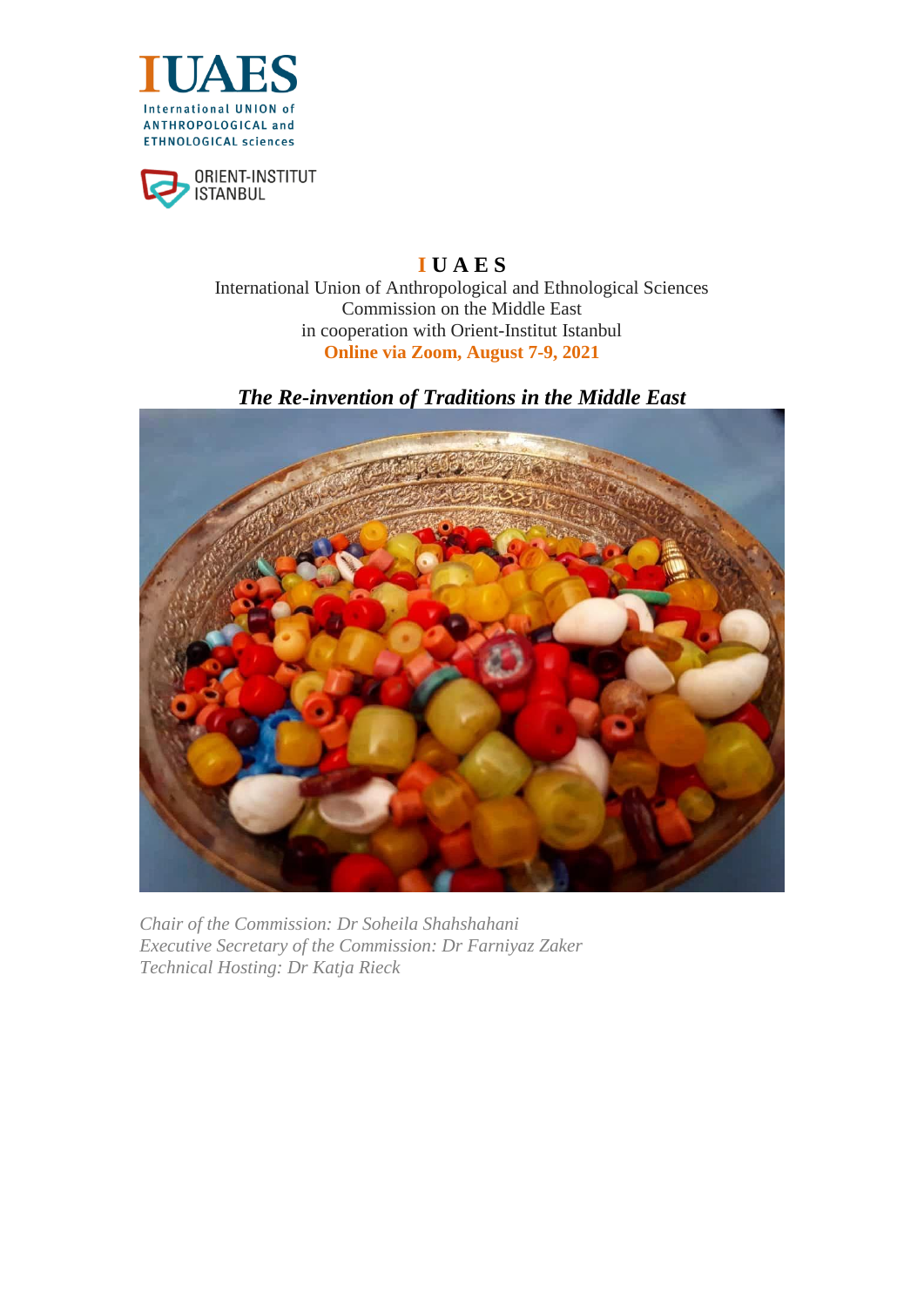### **\*\*\*\*\*\*\*\* 9:30 UK Time//11:30 Istanbul Time//10:30 Central European Time \*\*\*\*\*\*\*\***

### **Online via Zoom, August 7-9, 2021**

**Access Link** <https://us02web.zoom.us/j/8314874838?pwd=Y2tlKy9CbnZLaDhDQWVKVW9sekhvZz09>

In entering using the Zoom App: Meeting-ID: 831 487 4838 Password: C\*M\*E\*

**\*\*\*\*\*\*\*\*\*\*\*\*\*\*\*\*\*\*\*\*\*\*\*\*\*\*\*\*\*\*\*\*\*\*\*\*\*\*\*\*\*\*\*\*\*\*\*\*\*\*\*\*\*\*\*\*\*\*\*\*\*\*\*\*\*\*\*\*\*\*\*\*\*\*\***

**Day 1: August 7th, 2021 9:30 UK Time**

#### *9:30-9:40 Registration*

*9:40 -9:50 Dr Soheila Shahshahani: Welcome Note to Participants 9:50-10:00 Dr Richard Wittmann: Welcome Note to Participants (Orient-Institut Istanbul)*

#### **10:00 Panel 1: Research in Progress**

Convenor: Dr Soheila Shahshahani

- 10:00-10:20 Professor Christian Bromberger: "Eyes and Eyebrows among other ways of Communication and Beautification"
- 10:20-10:40 Dr Azim Malikov: "Transformation of the Veneration of the Islamic Saints of Samarkand in the Context of Religious Policy in Uzbekistan"
- 10:40-11:00 Dr Sara Bamdad: "Perceptions of Trans Bodies in Iran: A Review of the Literature"
- 11:00-11:20 Wesam Hassan: "Lotteries in Istanbul: Entangled Realities of Luck and Fate"
- 11:20-11:40 Ana Clara Alves de Oliveira: "Veiled Faces, Exotic bodies: An Ethnographic Study About the Female Photographic Images in the Pierre de Gigord"s Ottoman Photographic Collections"
- 11:40-12:00 *Discussion + Coffee/Tea*

### **12:00 Panel 2: NGOs or another face of nations in the Middle East**

Convenors: Dr Anna Romanowicz and Dr Daniel Tower

- 12:00-12:20 Dr Nahal Nafisi: "Re-articulations of Doing Good and Doing Well at the turn of the Iranian Century"
- 12:20-12:40 Massumeh Hosseini Toosi: "New Face of Iranian Charities: Policy and Practice"
- 12:40-13:00 Dr Anna Romanowicz: "Class Dimension and NGOs' Politics of 'Doing Good"
- 13:00-13:20 *Discussion*
- o *13:20-14:20 (60 min break)*

### **14:20 Panel 3: Religion and Everyday Life: Shaping Religious Identities, Performing Social Practices**

Convenors: Dr Liza Dumovich and Dr Paulo Pinto

 14:20-14:40 Dr Paulo Pinto: "Secrecy and Reconfigurations of Druze Identity in Brazil"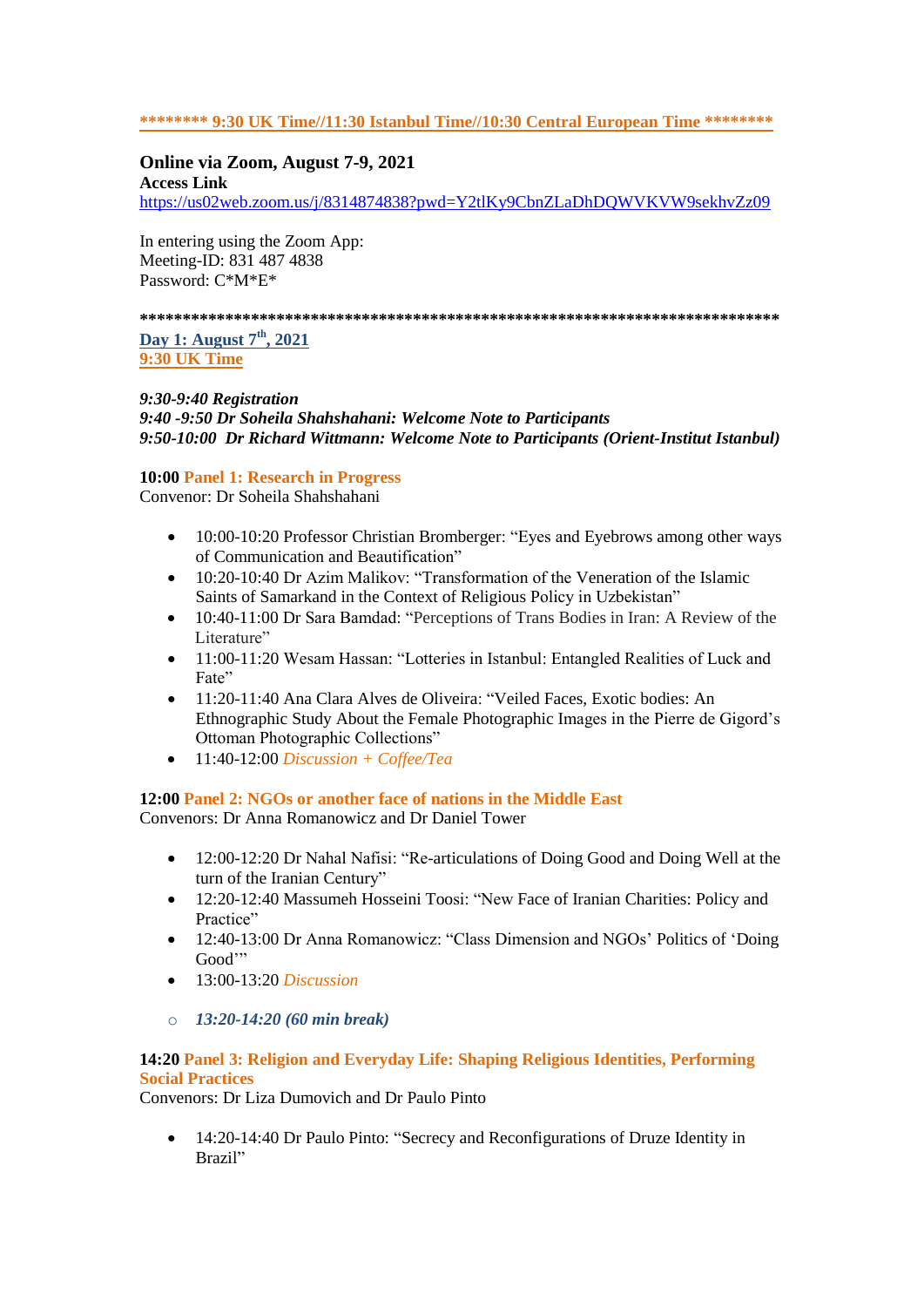- 14:40-15:00 Dr Liza Dumovich: "A Conditioned Agency: Women, Discipline and Space in the Gülen Community in Brazil"
- 15:00-15:20 Dr Bruno Ferraz Bartel: "The power of Musical Aesthetics: Ritual and Emotion in contemporary Moroccan Sufism"
- 15:20-15:40 *Discussion + Coffee/Tea*
- 15:40-16:00 Burcu Kalpaklioglu: "Dower and Materiality in Religiously Committed Women"s Life Narratives in Istanbul"
- 16:00-16:20 Amir Najafi: "Induced liminality; The Case of Shia Mourning in Iran"
- 16:20-16:40 Anna Maria Raietparvat: "Iranians and the Elamites: Iranian Christian Transnational Networks"
- 16:40-17:00 *Discussion + Coffee/Tea*

### **17:00 Panel 4: Is Patriarchy in Crisis in the Middle East?**

Convenor: Dr Soraya Tremayne

- 17:00-17:20 Professor Janet Afary & Professor Roger Friedland: "Non-Standard Marriages or Unions in the Contemporary Middle East, North Africa, and South Asia: A Facebook Survey"
- 17:20-17:40 Professor Mary Hegland: "Social, Cultural, Economic, and Political Changes Allow Closer Wife-Husband Relationships: Five Stories of Marital Devotion from Shiraz"
- 17:40-18:00 Professor Esther Hertzog, Dr Assaf Lev, and Dr Moshe Levy: "Patriarchy in Disguise: Regaining Male dominance through the Ninja Competition"
- 18:00-18:20 Thomas McGee: "Born of ISIS Genocide: Challenging Nationality Acquisition and Religious Identity Construction for Children of Yezidi Survivors"
- 18:20-18:40 *Discussion*

### **\*\*\*\*\*\*\*\*\*\*\*\*\*\*\*\*\*\*\*\*\*\*\*\*\*\*\*\*\*\*\*\*\*\*\*\*\*\*\*\*\*\*\*\*\*\*\*\*\*\*\*\*\*\*\*\*\*\*\*\*\*\*\*\*\*\*\*\*\*\*\*\*\*\*\***

**Day 2: August 8th, 2021 9:30 UK Time**

# *9:30-9:40 Registration 9:40-9:50 Dr Soheila Shahshahani: Welcome Note to Participants*

### **9:50: Panel 5: Is there a Middle Eastern Body?**

Convenors: Dr Claudia Liebelt and Dr Melike Sahinol, "Introductory Remarks" Discussant: Dr Sertaç Sehlikoglu

- $\Rightarrow$  10:00 Session I: Regulating the "Middle Eastern" Body
- 10:00-10:20 Dr Cimen Gunay-Erkol and Dr Gunes Sezen: "Iskat-I Cenin": Ahmed Rasim"s Critical Approach to Ottoman Bodies"
- 10:20-10:40 Dr Dani Kranz: Unwanted Bodies in Israel: Non-Jewish, Female, Partners and Spouses of Israeli Citizens
- 10:40-11:00 Dr Mellike Sahinol and Dr Burak Taxdizen: "Colonizing Men"s Bodies: Nature Culture Metaphors Around Hair Transplantation"
- 11:00-11:20 *Discussion*
- o *11:20-11:30 coffee/tea (10 min break)*
- $\Rightarrow$  11:30 Session II: (Re)Imagining the "Middle Eastern" Body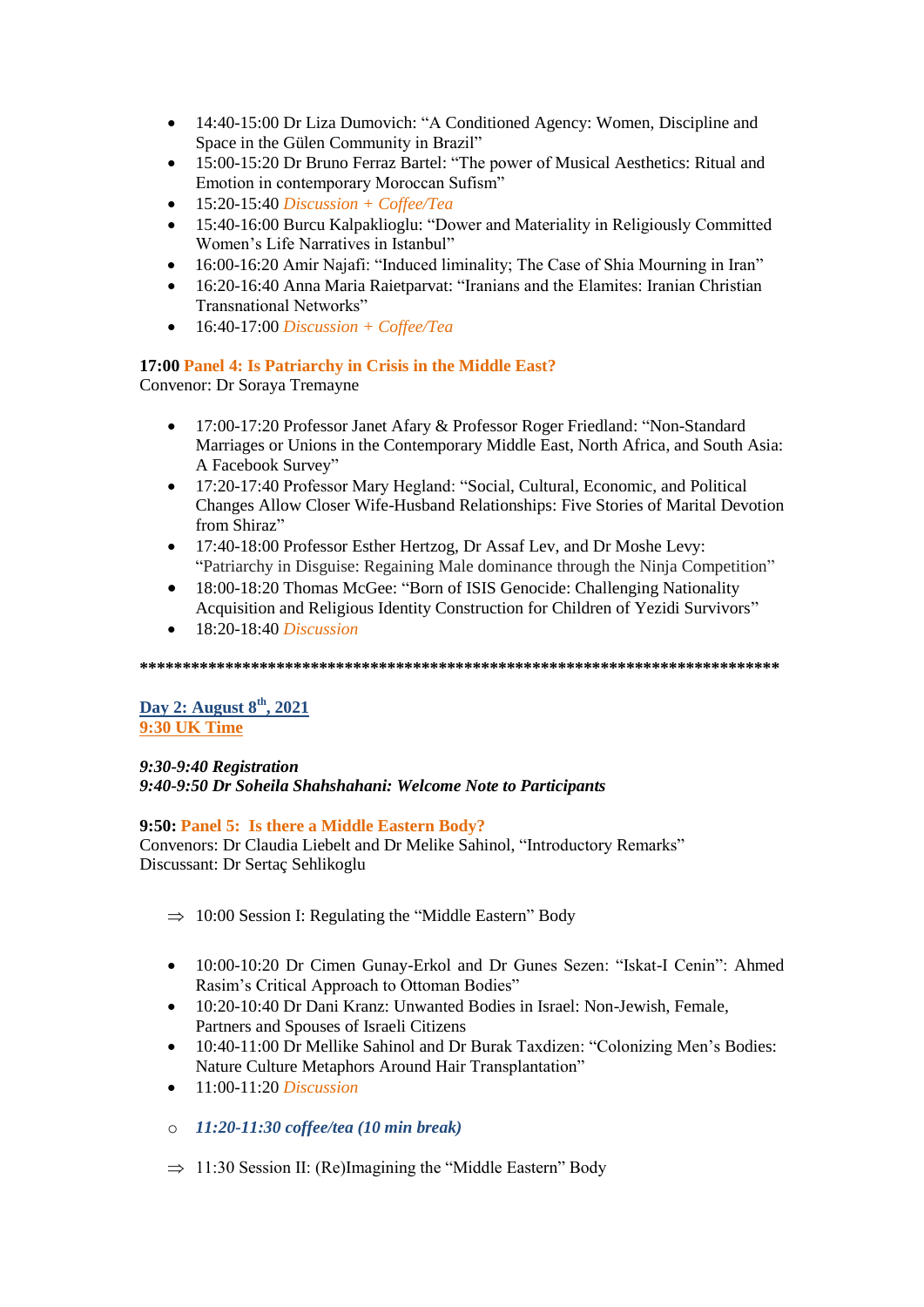- 11:30-11:50 Dr Mathew Gagne: "Queer Male Desire in Beirut and the Production of Abstract Distinctions between Middle Eastern and Non-Regional Bodies"
- 11:50-12:10 Dr Hande Guzel: "(Re)producing the Gendered Middle Eastern Body in Academic Discourse"
- 12:10-12:30 Kamran Behrouz and Setarreh Fatehi: "a Diasporic Parallax"
- 12:30-12:50 *Discussion*
- o *12:50-13:50 lunch (60 min break)*

# **13:50: Panel 6: Making of Cultural Hero and Heroine**

Convenor: Dr Bozena Gierek

- 13:50-14:10 Dr Pedro Bogossian-Porto: "The making of a Hero: Nokol Pashinyan"s Journey in the Armenian Velvet Revolution"
- 14:10-14:30 Dr Joanna Bocheńska: "From *Namûs* to Dignity: Challenging the Image of Faithful Woman in the Modern Kurdish Literary and Cinema Narratives"
- 14:30-14:50 Dr Bozena Gierek: "Power of Media in Making Hero: An Example of Turkish Ertuğrul"
- 14:50-15:10 *Discussion*
- o *15:10-15:20 coffee/tea (10 min break)*

### **15:20 Panel 7: Re-articulation of Tradition: Discourse Shift, Cultural Change and Politics**

Convenor: Dr Mehrdad Arabestani

- 15:20-15:40 Professor Mary E. Hegland & Maryam Karimi: "Considering Cultural Change in the Tradition and Religiously-Advised Practice of Child/Early Marriage in Iran"
- 15:40-16:00 Mehrdad Arabestani: White *Hājī Fīrūz:* Avant-garde or Conservative?
- 16:00-16:20 Dr Jabbar Rahmani: "Nowruz as a Context of Negotiation Between Society and Political System"
- 16:20-16:40 Maral Sahebjame: "Transforming the Marriage Discourse in Iran"
- 16:40-17:00 *Discussion*
- o *17:00-17:10 coffee/tea (10 min break)*

### **17:10- 18:00 Panel 8: Commission Meeting** *(All participants are invited to be present at this meeting)*

- Announcement of the winner of the Zubeydah Ashkanani Prize for the best article of the year 2019
- Discussion on Title for the Commission Meeting of Next year
- Proposal of specific Panels
- Other Views and Perspectives

**\*\*\*\*\*\*\*\*\*\*\*\*\*\*\*\*\*\*\*\*\*\*\*\*\*\*\*\*\*\*\*\*\*\*\*\*\*\*\*\*\*\*\*\*\*\*\*\*\*\*\*\*\*\*\*\*\*\*\*\*\*\*\*\*\*\*\*\*\*\*\*\*\*\*\***

**Day 3: August 9th, 2021 9:30 UK Time** *9:30-9:40 Registration*